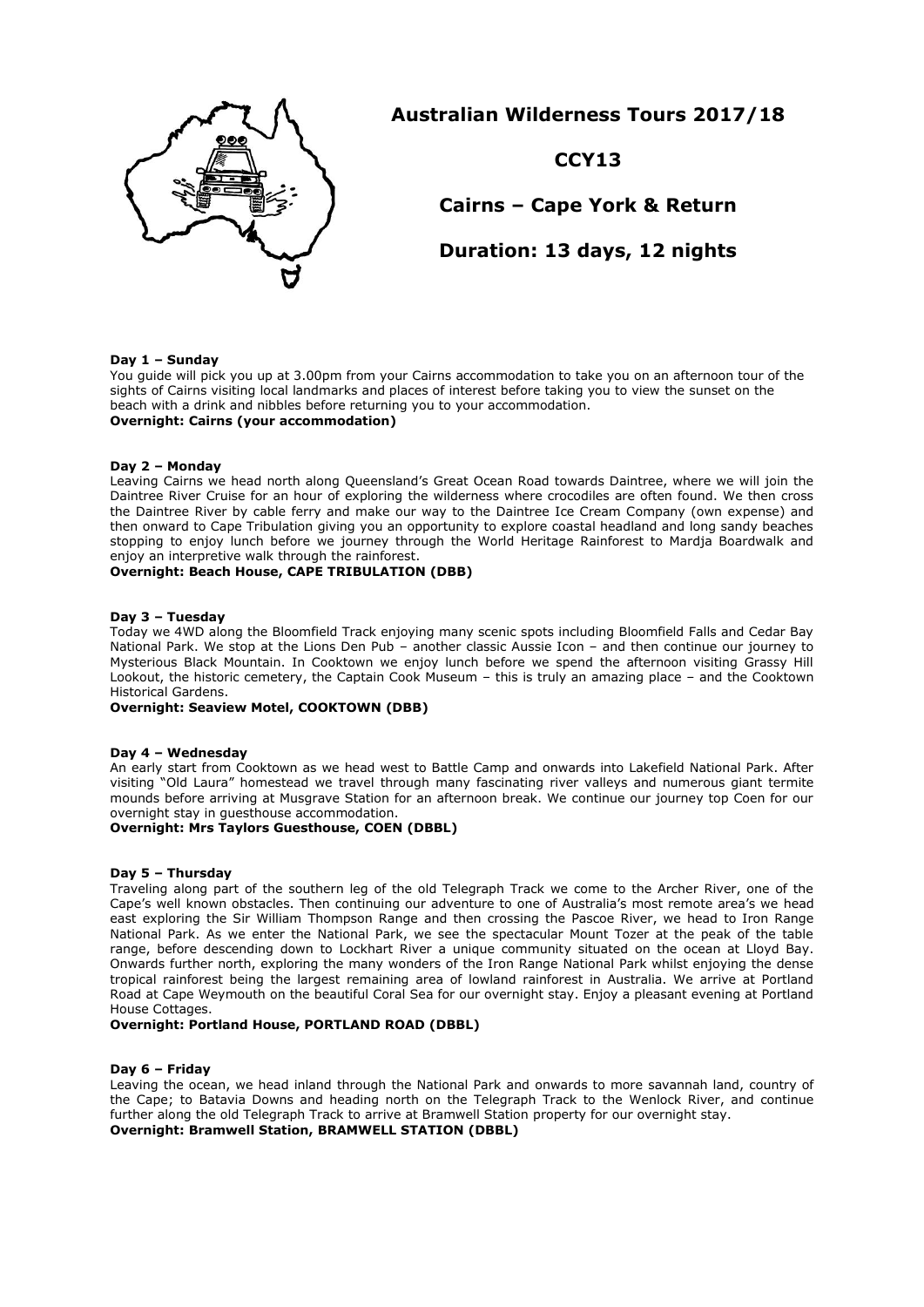## **Day 7 – Saturday**

Heading north along the old Telegraph line track we visit Elliot Falls and after crossing many creeks we arrive at the Cape's most famous river, the Jardine. Here we can enjoy another tranquil lunch site before crossing the crocodile infested stream by ferry. We stay in air-conditioned cabins or tent cabins by the sea, in the most exotic setting you can imagine.

**Overnight: Seisa Resort, SEISA (DBBL)**





## **Day 8 – Sunday**

The most northerly tip of the Australian continent, Cape York, is our destination. We celebrate with champagne before visiting the remains of Somerset, which was established by the Jardines as the government outpost for the Torres Strait. We spend some time at some secluded beaches, where we have previously sighted dugongs and sea turtles. This is a particularly scenic part of the Cape, with lots to see and do. Later in the afternoon we return to our accommodation in Seisa.

## **Overnight: Seisa Resort, SEISA (DBBL)**

### **Day 9 – Monday**

A change today from 4WD travelling as we take a boat cruise across the Torres Strait to Thursday Island and enjoy a tour around this small island. The island is situated between Cape York and New Guinea. After lunch we it's now time to rejoin our cruise to Seisa.

**Overnight: Seisa Resort, SEISA (DBB)**

### **Day 10 – Tuesday**

We depard the Cape and head into Bamaga, then south across the Jardine River and this time, travelling the Bamaga Development Road, we head to Batavia Downes before heading west to Weipa on the western shores of the Cape on the Gulf of Carpentaria, known for its large bauxite mines and export facilities. We stay the night at the Albatross Bay Resort.

**Overnight: Albatross Bay Resort, WEIPA (DBBL)**

### **Day 11 – Wednesday**

Leaving Weipa we head south on the Peninsula Development Road crossing the Archer River and through Coen to overnight at Musgrove Station. Here we have a great opportunity to experience the lifestyle of the large property owners of the region.

## **Overnight: Musgrave Station, MUSGRAVE (DBB)**

### **Day 12 – Thursday**

Heading further south today on a different route to our way north, we cross the Hann River on our way to the property of Fairview where we leave the main track and head into the historic Palmer River Goldfields. Exploring this fascinating area and crossing the Palmer River, we head to Wrotham Park and joining the Burke Development Road we head to Chilliagoe, home to the unique Chilliagoe Caves National Park.

# **Overnight: Chilliago Caves Lodge, CHILLIAGOE (DBBL)**

### **Day 13 – Friday**

On our final day, we climb eastwards to the Atherton Tablelands and visit Mareeba and enjoy this beautiful agriculture and scenic region on our way to Atherton where we have lunch and afterwards we enjoy the famous Curtain Fig at Yungaburra and then on to the volcanic lakes of Lake Eacham and Lake Barrine, then down on the range to Gordonvale to conclude our tour at Cairns later that afternoon.